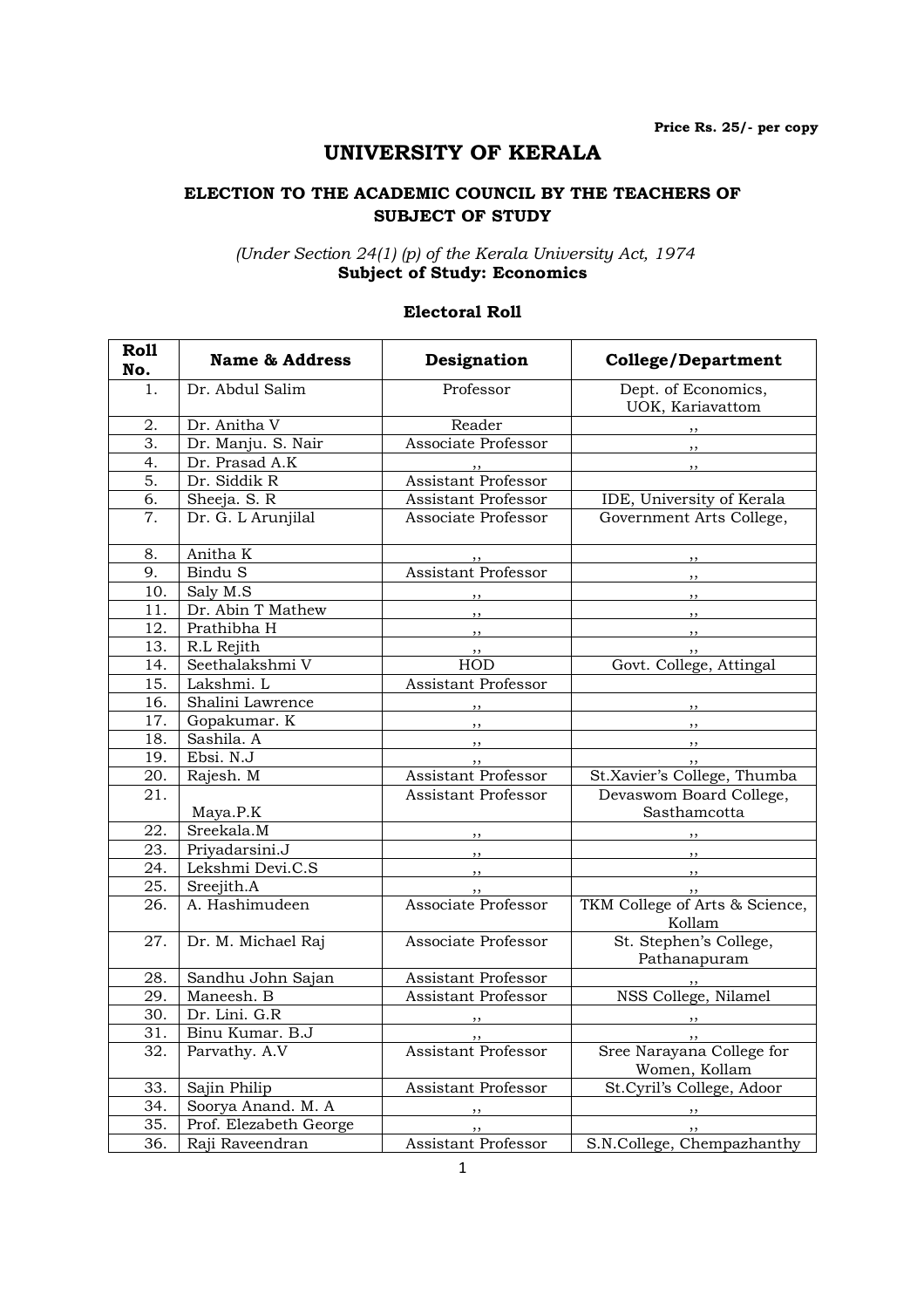| 37. | Vinod C Sugathan              | Assistant Professor        | $, \,$                                             |
|-----|-------------------------------|----------------------------|----------------------------------------------------|
| 38. | Veena. C                      |                            | $, \,$                                             |
| 39. | Dr. A. R. Titus               | <b>Assistant Professor</b> | Fatima Mata National College,<br>Kollam            |
| 40. | Dr. Mary Antony               |                            |                                                    |
| 41. | Shalini Mathews               | $, \, \,$                  | $\overline{\phantom{a}}$                           |
| 42. | Ratheesh C                    | $, \, \, \cdot$            |                                                    |
| 43. | Minu Elzar. R                 | $, \,$                     |                                                    |
| 44. | Ruby. H                       | Assistant Professor        | Iqbal College, Peringammala                        |
| 45. | Sudheer. B                    | <b>Assistant Professor</b> | Sree Narayana College,<br>Cherthala                |
| 46. | Adersh                        |                            |                                                    |
| 47. | Sreedevi Gopalakrishnan       |                            |                                                    |
| 48. | Dr. Ushadevi. T.V             | Assistant Professor        |                                                    |
| 49. | Nitheeshkumar. P.K            |                            |                                                    |
| 50. | Dr.S.Jayasree                 | Associate Professor        | Sree Narayana College, Kollam                      |
| 51. | Sindhu Prathap                | Assistant Professor        |                                                    |
| 52. | Dr.S.P.Kumar                  |                            | $\overline{\phantom{a}}$                           |
| 53. | Aparna.P                      | $, \, \, \cdot$            | $\overline{\phantom{a}}$                           |
| 54. | Vincent Vijayan               |                            |                                                    |
| 55. | Soumya Viswambharan           | <b>Assistant Professor</b> | Sree Narayana College,<br>Punalur                  |
| 56. | Dr. P.K.Varghese              | Associate Professor        | Bishop Moore College,<br>Mavelikkara               |
| 57. | Dr. Ranjith Mathew<br>Abraham | ,,                         | ,,                                                 |
| 58. | Bindu. P.S                    | Assistant Professor        | MSM College, Kayamkulam                            |
| 59. | Deepthi Gopinath              | ,,                         | ,,                                                 |
| 60. | Nazia Ameer                   | $, \,$                     | ,,                                                 |
| 61. | Sathish Soman                 | ,,                         | ,,                                                 |
| 62. | Sibi Natuvilakandy            | Assistant Professor        | Govt. College, Nedumangad                          |
| 63. | Dr. Jayasankar B              | ,,                         |                                                    |
| 64. | Sinish. K. V                  | <b>Assistant Professor</b> | KNM Govt. Arts & Science<br>College, Kanjiramkulam |
| 65. | Ajai Kumar. A                 | Assistant Professor        | B.J. M. Govt. College, Chavara                     |
| 66. | V.C. Asokan                   | Associate Professor        | Sanatana Dharma College,<br>Alappuzha              |
| 67. | S. Rajeshkumar                |                            |                                                    |
| 68. | V.R Prabhakaran Nair          | <b>Assistant Professor</b> |                                                    |
| 69. | V. Anupama                    | $, \, \,$                  |                                                    |
| 70. | Jacob Chandi                  | $, \, \, \cdot$            |                                                    |
| 71. | Jyothi Antherjanam. S         | $, \, \,$                  | $, \, , \,$                                        |
| 72. | Midhun. V. P                  | Assistant Professor        | Govt. Law College, Tvpm                            |
| 73. | Dr V. Nagaraja Naidu          | Associate Professor        | University College, Tvpm                           |
| 74. | Anilkumar. P                  | Assistant Professor        | $, \, \,$                                          |
| 75. | Dr. M.P Abraham               | $, \, \cdot$               | $, \,$                                             |
| 76. | J Sheeja                      | $, \, \,$                  | $, \, \,$                                          |
| 77. | Dr. R. Santhosh               | , ,                        | ,,                                                 |
| 78. | Priyesh. C.                   | , ,                        | ,,                                                 |
| 79. | Shijo Philip                  | , ,                        | ,,                                                 |
| 80. | Shibu. A. S                   | , ,                        | ,,                                                 |
| 81. | Sheela M.C                    | , ,                        | ,,                                                 |
| 82. | Dr. Aabha Benjamin            | , ,                        | , ,                                                |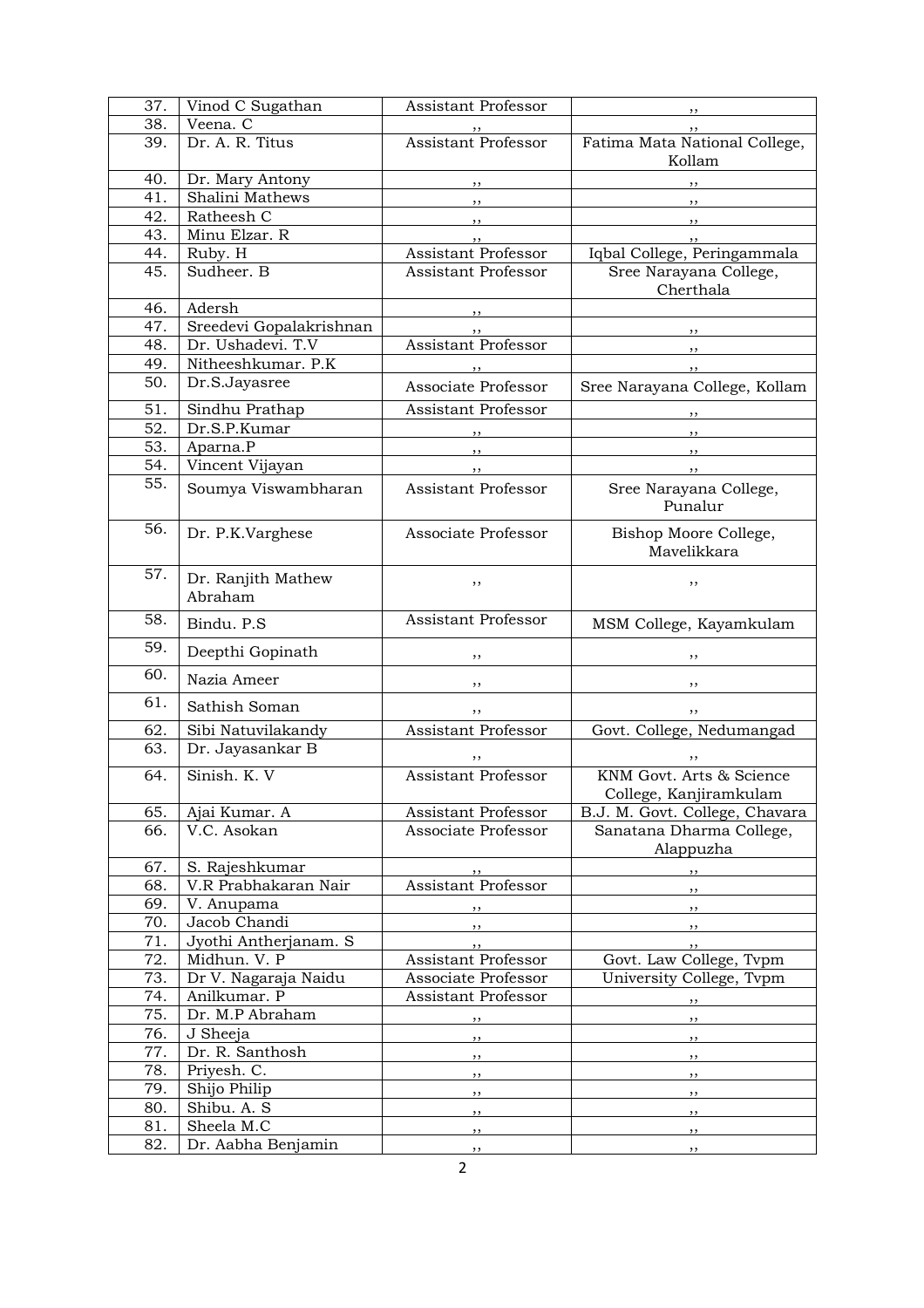| 83.  | Dr. Jomon Mathew        | , ,                                                 | , ,                           |
|------|-------------------------|-----------------------------------------------------|-------------------------------|
| 84.  | Resmi. K. Sasi          | , ,                                                 | $, \,$                        |
| 85.  | Dr. Rony Thomas         | , ,                                                 | , ,                           |
| 86.  | Dr. Anil Kumar. B       | <b>Assistant Professor</b>                          | VTM NSS College,              |
|      |                         |                                                     | Dhanuvachapuram               |
| 87.  | Dr. Santhosh Kumar. R   |                                                     | , 1                           |
| 88.  | Akhila Sree. L          | $, \,$                                              | $\frac{1}{2}$ , $\frac{1}{2}$ |
| 89.  | Dr. V Uma Jyothi        | <b>Assistant Professor</b>                          | Govt. College for Women,      |
|      |                         |                                                     | Typm                          |
| 90.  | Alex Thomas             | Associate Professor                                 |                               |
| 91.  | Dr. Godwin. S. K        | <b>Assistant Professor</b>                          | ,,                            |
| 92.  | Dr. Sunija Begum. N     |                                                     | ,,                            |
| 93.  | Pillai U. V. Lekshmi    |                                                     | $\overline{\phantom{a}}$      |
| 94.  | Jagan Sebastian George  | $, \, \, \cdot$                                     | $\overline{\phantom{a}}$      |
| 95.  | Reshmi C Panicker       | $\overline{\phantom{a}}$ , $\overline{\phantom{a}}$ | $\overline{\phantom{a}}$      |
| 96.  | Anupama P Nair          |                                                     | $\overline{\phantom{a}}$      |
| 97.  | Sudeesh Kaipacherry     | , ,                                                 | , ,                           |
| 98.  | Lakshmi N               | HOD/ Assistant                                      | NSS College, Pandalam         |
|      |                         | Professor                                           |                               |
| 99.  | M Dhanya                | Assistant Professor                                 | $\overline{\phantom{a}}$      |
| 100. | Jyolsna S               |                                                     | $\overline{\phantom{a}}$      |
| 101. | N R Renjit              | $, \, \,$                                           | $\overline{\phantom{a}}$      |
| 102. | Gayathri S              | $, \, \,$                                           | $\overline{\phantom{a}}$      |
| 103. | Remyakrishnan R         | $, \, , \,$                                         | $\overline{\phantom{a}}$      |
| 104. | Dr.Smitha.V.P.          | $\overline{\mathbf{r}}$                             | , ,                           |
|      | 105. Anishkumar PT      | $\overline{\phantom{a}}$                            | $\overline{\phantom{a}}$      |
|      | 106. Rajesh R           |                                                     |                               |
| 107. | Syam Raj R              | Assistant Professor                                 | Sree Narayana College,        |
|      |                         |                                                     | Sivagiri Varkala              |
| 108. | Dr. Jerry Alwin         | , ,                                                 | $, \,$                        |
| 109. | Megha Radhakrishnan     | $, \, \cdot$                                        | $, \, \cdot$                  |
|      | 110. Anilakumary R      | , ,                                                 | $\overline{\phantom{a}}$      |
| 111. | Namitha K Bhat          | , ,                                                 | , ,                           |
| 112. | Dr. M. Lathika          | Assistant Professor                                 | HHMSPB NSS College for        |
|      |                         |                                                     | Women, Typm                   |
|      | 113. Mydhili Kurup      | $, \, , \,$                                         |                               |
|      | 114. Resmi. R. S        | ,,                                                  | , ,                           |
|      | 115. Vijayalekshmi. P.J |                                                     |                               |
|      | 116. Maya C.S           |                                                     |                               |
| 117. | Kalyany Sankar          |                                                     |                               |
| 118. | Sreelekshmi. S          |                                                     |                               |
| 119. | Deepa. B                | ,,                                                  | ,,                            |
| 120. | Dr. Leni. V             | Associate Professor                                 | St. Gregorios College,        |
|      |                         |                                                     | Kottarakkara                  |
| 121. | Dr. Shirly. O.Y         | Assistant Professor                                 | Christian College, Kattakada  |
| 122. | Smitha Pavianose        |                                                     | , ,                           |
| 123. | Dr. S. Denesh Singh     | ,,                                                  | ,,                            |
| 124  | S. R Rajeev             | Assistant Professor                                 | TKMM College,                 |
|      |                         |                                                     | Nangiarkulangara              |
| 125. | Seena V                 |                                                     |                               |
| 126. | Liji. D                 | Assistant Professor                                 | St. Johns College, Anchal     |

University Buildings<br>Thiruvananthapuram<br>Date: 08.08.2016

#### University Buildings **Dr. Jayaprakas. M** Thiruvananthapuram **Registrar(i/c)/Returning Officer**